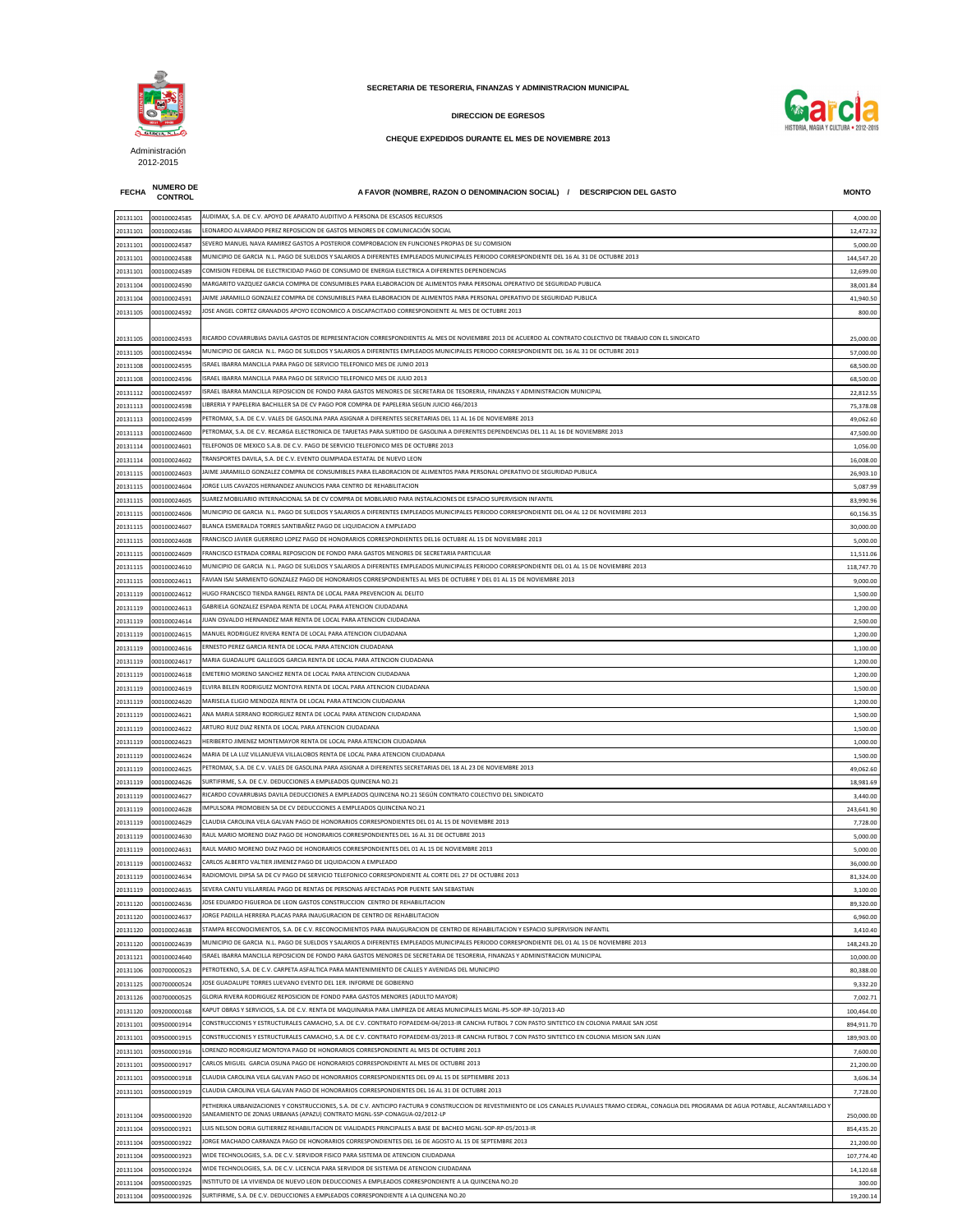| 20131104             | 009500001927                 | IMPULSORA PROMOBIEN SA DE CV DEDUCCIONES A EMPLEADOS CORRESPONDIENTE A LA QUINCENA NO.20                                                                                                                                               | 235,864.80             |
|----------------------|------------------------------|----------------------------------------------------------------------------------------------------------------------------------------------------------------------------------------------------------------------------------------|------------------------|
| 20131104             | 009500001928                 | RICARDO COVARRUBIAS DAVILA DEDUCCIONES A EMPLEADOS CORRESPONDIENTE A LA QUINCENA NO.20 SEGÚN CONTRATO COLECTIVO DEL SINDICATO                                                                                                          | 3,420.00               |
| 20131105             | 009500001929                 | ERIKO GARCIA SEGOVIA PAGO DE LIQUIDACION A EMPLEADO                                                                                                                                                                                    | 2,100.00               |
| 20131105             | 009500001930                 | SERVICIOS DE AGUA Y DRENAJE DE MONTERREY PAGO DE CONSUMO DE AGUA PARA RIEGO DE PLAZAS                                                                                                                                                  | 2,039.00               |
| 20131105             | 009500001931                 | SERVICIOS DE AGUA Y DRENAJE DE MONTERREY PAGO DE CONSUMO DE AGUA PARA RIEGO DE PLAZAS                                                                                                                                                  | 3,655.00               |
| 20131105             | 009500001932                 | RENTACOM TRONCAL, S.A. DE C.V. PAGO DE RENTA DE EQUIPOS DE RADIOCOMUNICACION CORRESPONDIENTE AL CORTE DEL 10 DE NOVIEMBRE 2013                                                                                                         | 1,531.20               |
| 20131105             | 009500001933                 | COMUNICACIONES NEXTEL DE MEXICO SA DE CV PAGO DE SERVICIO TELEFONICO CORRESPONDIENTE AL CORTE AL 02 DE NOVIEMBRE 2013                                                                                                                  | 54,147.48              |
| 20131105             | 009500001934                 | SONIA ABIGAIL ABOYTES CARDONA SERVICIO DE COBERTURA DE EVENTOS DEL MUNICIPIO EN VIDEO CORRESPONDIENTE AL MES DE JULIO 2013                                                                                                             | 117,740.00             |
| 20131105             | 009500001935                 | IMELDA DAVILA CAMPOS RENTA DE LOCAL CORRESPONDIENTE AL MES DE NOVIEMBRE 2013 (SINDICATO)                                                                                                                                               | 6,360.00               |
| 20131105             | 009500001936                 | (OSE LUIS TREVIÑO GONZALEZ RENTA DE LOCAL CORRESPONDIENTE AL MES DE OCTUBRE 2013 (DESARROLLO URBANO                                                                                                                                    | 26,500.00              |
| 20131105             | 009500001937                 | HILDA LETICIA GONZALEZ AYALA RENTA DE LOCAL CORRESPONDIENTE AL MES DE OCTUBRE 2013 (ICET)                                                                                                                                              | 8,904.00               |
| 20131105             | 009500001938                 | (MINISTERIAL) IESUS MARIO SANCHEZ BATTER DE LOCAL CORRESPONDIENTE AL MES DE OCTUBRE 2013                                                                                                                                               | 10,600.00              |
| 20131106             | 009500001939                 | BALDOMERO COSSIO SEPULVEDA CONSUMO DE ALIMENTOS PARA PERSONAL OPERATIVO DE SEGURIDAD PUBLICA                                                                                                                                           | 812.00                 |
| 20131106             | 009500001940                 | BERNARDINA ALONSO TOVAR SERVICIO DE MANTENIMIENTO A CLIMA DE LA SECRETARIA DE TESORERIA, FINANZAS Y ADMINISTRACION MUNICIPAL                                                                                                           | 19,743.20              |
| 20131106             | 009500001941                 | COMERCIALIZADORA MARGARITA MENDEZ, S.A. DE C.V. PAPELERIA Y ARTICULOS DE OFICINA PARA DIFERENTES DEPENDENCIAS                                                                                                                          | 73,156.94              |
| 20131106             | 009500001942                 | MA&RO DESARROLLOS SA DE CV ELABORACION DE ESTUDIOS Y PROYECTO DE PUENTE VADO MGNL-PS-SOP-09/2013-AD                                                                                                                                    | 690,000.00             |
| 20131106             | 009500001944                 | CONCIERGE AND MANINTENANCE SERVICES S.A. DE C.V. ANTICIPO FACTURA 1315 EVENTO FESTEJO DEL DIA DEL NIÑO Y DE LA NIÑA                                                                                                                    | 100,000.00             |
| 20131106             | 009500001945                 | COPIADORAS Y TECNOLOGIA LASER SA DE CV RENTA DE COPIADORAS PARA DIFERENTES DEPENDENCIAS                                                                                                                                                |                        |
| 20131106             | 009500001946                 | CRESCENCIO ALFEREZ PATLAN PAGO FACTURA POR CONSUMO DE ALIMENTOS A PERSONAL OPERATIVO DE SEGURIDAD PUBLICA                                                                                                                              | 45,647.16<br>17,831.52 |
| 20131106             | 009500001947                 | JUAN UBALDO SAUCEDO CAMARILLO RENTA DE LOCAL CORRESPONDIENTE AL MES DE NOVIEMBRE 2013 (ADQUISICIONES)                                                                                                                                  |                        |
|                      |                              | EDITORIAL MONTERREY SA SERVICIOS DE PUBLICACION EN PERIODICO ABC                                                                                                                                                                       | 7,950.00               |
| 20131106             | 009500001948                 | ENRIQUE ALFONSO ORTEGA ROJAS EVENTO "CAMPAMENTOS DE VERANO 2013"                                                                                                                                                                       | 19,960.48              |
| 20131106             | 009500001949                 | ELIAS OLIVO ARROYO SERVICIO DE RENTA DE EQUIPO DE SONIDO, SILLAS Y MESAS EN DIFERENTES EVENTOS                                                                                                                                         | 3,500.00               |
| 20131106             | 009500001950                 | ISMAEL IRACHETA MENDOZA EVENTO FESTEJO DIA DEL PADRE                                                                                                                                                                                   | 53,220.80              |
| 20131106             | 009500001951                 |                                                                                                                                                                                                                                        | 29,816.64              |
| 20131106             | 009500001952                 | GASOLINERA SANTA CATARINA, S.A. DE C.V. SURTIDO DE GASOLINA A UNIDADES DE LAS DIFERENTES DEPENDENCIAS                                                                                                                                  | 174,915.80             |
| 20131106             | 009500001953                 | JESUS ANTONIO CARMONA MARTINEZ APOYO DE SERVICIO FUNERARIO A PERSONAS DE ESCASOS RECURSOS                                                                                                                                              | 15,660.00              |
| 20131106             | 009500001955                 | JOSE LUIS ESTRADA PEREZ SERVICIO DE ARREGLOS FLORALES                                                                                                                                                                                  | 9,200.00               |
| 20131106             | 009500001956                 | KARLA ARELY VALERO MORAN SERVICIO DE CAFE EN DIFERENTES EVENTOS                                                                                                                                                                        | 51,939.00              |
| 20131106             | 009500001957                 | LIVE MEDIOS DE PUBLICIDAD DEL NORTE, SA DE CV SERVICIO DE PUBLICACION DURANTE EL MES DE OCTUBRE 2013                                                                                                                                   | 17,400.00              |
| 20131106             | 009500001958                 | LIVE MEDIOS DE PUBLICIDAD DEL NORTE, SA DE CV SERVICIO DE PUBLICACION DEL MES DE SEPTIEMBRE 2013                                                                                                                                       | 17,400.00              |
| 20131106             | 009500001959                 | LUIS LEONARDO BLANCO GUTIERREZ EVENTO FESTEJO DEL DIA DEL PADRE                                                                                                                                                                        | 49,880.00              |
| 20131106             | 009500001960                 | MILENIO DIARIO, S.A. DE C.V. SERVICIOS DE PUBLICACION DE LA CUENTA PUBLICA 2012 DEL MUNICIPIO                                                                                                                                          | 31,427.18              |
| 20131106             | 009500001961                 | MULTIMEDIOS. S.A. DE C.V. SERVICIOS DE PUBLICACION DEL MES DE OCTUBRE 2013                                                                                                                                                             | 46,400.00              |
| 20131106             | 009500001962                 | UNIVERSIDAD AUTONOMA DE NUEVO LEON SERVICIO DE ATENCION MEDICA A EMPLEADO MUNICIPAL                                                                                                                                                    | 5,000.00               |
| 20131106             | 009500001963                 | OMAR COSSIO SEPULVEDA SERVICIO DE RENTA DE EQUIPO DE SONIDO, SILLAS, MESAS Y TOLDOS EN DIFERENTES EVENTOS                                                                                                                              | 100,474.60             |
| 20131106             | 009500001964                 | PROBERT COMUNICACIONES, S.A. DE C.V. SERVICIO TELEFONICO Y DE INTERNET CORRESPONDIENTE AL MES DE OCTUBRE 2013                                                                                                                          | 4,676.69               |
| 20131106             | 009500001965                 | OSCAR GONZALEZ GALINDO PRODUCTOS DE DESPENSA, AGUAS Y REFRESCOS PARA DIFERENTES EVENTOS                                                                                                                                                | 37,911.40              |
| 20131106             | 009500001966                 | PEDRO TORRES BANDA RENTA DE EQUIPO DE SONIDO Y TARIMA EN DIFERENTES EVENTOS                                                                                                                                                            | 81,200.00              |
| 20131106             | 009500001967                 | RECREACION Y CULTURA SOCIAL A.C. APOYO A LA EDUCACION CORRESPONDIENTE AL MES DE SEPTIEMBRE 2013                                                                                                                                        | 27,000.00              |
| 20131106             | 009500001968                 | TELEFONOS DE MEXICO S.A.B. DE C.V. SERVICIO TELEFONICO DEL MES DE OCTUBRE 2013                                                                                                                                                         | 13,004.72              |
| 20131106             | 009500001969                 | TV DE LOS MOCHIS, S.A. DE C.V. SERVICIO DE TRANSMISION CORRESPONDIENTE AL MES DE JUNIO 2013                                                                                                                                            | 46,400.00              |
| 20131106             | 009500001970                 | JAVIER SANTOS SANTOS COMPRA DE MATERIAL DE LIMPIEZA PARA DIFERENTES DEPENDENCIAS                                                                                                                                                       | 93,411.32              |
| 20131106             | 009500001971                 | SAN-MEX DEL NORTE, S.A. DE C.V. RENTA DE BAÑOS PORTATIL PARA DIFERENTES EVENTOS                                                                                                                                                        | 7,540.00               |
| 20131106             | 009500001972                 | UNIVERSIDAD AUTONOMA DE NUEVO LEON SERVICIO DE ATENCION MEDICA Y HOSPITALARIA PARA DIFERENTES EMPLEADOS MUNICIPALES                                                                                                                    | 80,658.92              |
| 20131106             | 009500001973                 | . & A CONSULTORES, S.C. SERVICIOS CONTABLES CORRESPONDIENTE AL MES DE JUNIO Y JULIO 2013                                                                                                                                               | 92,000.00              |
| 20131106             | 009500001975                 | PETROMAX, S.A. DE C.V. RECARGA ELECTRONICA DE TARJETAS PARA SURTIDO DE GASOLINA A DIFERENTES DEPENDENCIAS DEL 02 AL 09 DE NOVIEMBRE 2013                                                                                               | 46,000.00              |
| 20131106             | 009500001976                 | PETROMAX, S.A. DE C.V. VALES DE GASOLINA A DIFERENTES DEPENDENCIAS CORRESPONDIENTES DEL 04 AL 09 DE NOVIEMBRE 2013                                                                                                                     | 47,545.20              |
| 20131106             | 009500001977                 | JORGE ALEJANDRO AYALA PROA MATERIAL DE LIMPIEZA PARA DIFERENTES DEPENDENCIAS                                                                                                                                                           | 194,311.60             |
| 20131106             | 009500001978                 | JORGE ALEJANDRO AYALA PROA COMPRA DE QUIMICOS PARA LIMPIEZA DE ALBERCAS DEL PARQUE ACUATICO LOS DIAS 20,27 DE JUNIO DE 2013                                                                                                            | 144,750.60             |
| 20131107             | 009500001980                 | COMERCIALIZADORA RICCIONE, S.A. DE C.V. SERVICIO DE MANTENIMIENTO A UNIDADES DE LAS DIFERENTES DEPENDENCIAS                                                                                                                            | 30,946.48              |
| 20131107             | 009500001981                 | EFRAIN GONZALEZ GARZA REFACCIONES A UNIDADES DE LAS DIFERENTES DEPENDENCIAS                                                                                                                                                            | 148,303.70             |
| 20131108             | 009500001982                 | MARGARITA MOLINA UVALLE MATERIAL DE IMPRENTA PARA DIFERENTES DEPENDENCIAS                                                                                                                                                              | 80,528.00              |
| 20131108             | 009500001983                 | OSCAR GONZALEZ GALINDO DESPENSAS A PERSONAL OPERATIVO DE SERVICIOS PUBLICOS                                                                                                                                                            | 197,200.00             |
| 20131108             | 009500001984                 | CONCIERGE AND MANINTENANCE SERVICES S.A. DE C.V. ANTICIPO DEL 30% SUMINISTRO E INSTALACION DE JUEGOS PARA GIMNASIO MGNL-SOP-RP-07/2013-IR                                                                                              | 580,065.80             |
| 20131108             | 009500001985                 | JAIME LARA ROLDAN ANTICIPO 30% REHABILITACION DEL TEATRO MUNICIPAL MGNL-SOP-RP-06/2013-IR                                                                                                                                              | 262,132.70             |
| 20131108             | 009500001986                 | ALPA SOLUCIONES, S.A. DE C.V. ASESORIA Y SOPORTE TECNICO CORRESPONDIENTE AL MES DE ENERO 2013                                                                                                                                          | 58,000.00              |
| 20131108             | 009500001987                 | ALPA SOLUCIONES, S.A. DE C.V. PAGO 12/14 ISNTALACION DE SISTEMA SIMUN                                                                                                                                                                  | 198,857.10             |
| 20131111             | 009500001989                 | BANOBRAS, S.N.C. REC CARTERA ESTADOS Y MUNICIPIOS PAGO 48 DE 120 DE CREDITO A BANOBRAS 8547-78 POR CONCEPTO DE PRESTAMO                                                                                                                | 203,279.90             |
| 20131113             | 009500001991                 | COMISION FEDERAL DE ELECTRICIDAD PAGO DE ENERGIA ELECTRICA DE ALUMBRADO PUBLICO CONVENIO NO. 201312D1414035                                                                                                                            | 142,799.20             |
| 20131113             | 009500001992                 | COMISION FEDERAL DE ELECTRICIDAD PAGO DE ENERGIA ELECTRICA DE ALUMBRADO PUBLICO CONVENIO NO. 201312A1215543                                                                                                                            | 139,042.90             |
| 20131113             | 009500001993                 | COMISION FEDERAL DE ELECTRICIDAD CONSUMO DE ENERGIA ELECTRICA DE ALUMBRADO PUBLICO                                                                                                                                                     | 2,389,340.00           |
| 20131113             | 009500001994                 | COMISION FEDERAL DE ELECTRICIDAD CONSUMO DE ENERGIA ELECTRICA DE DIFERENTES DEPENDENCIAS                                                                                                                                               | 249,489.30             |
| 20131113             | 009500001995                 | MARTHA ALICIA DE LEON AGUIRRE PAGO DE LIQUIDACION A EMPLEADO                                                                                                                                                                           | 18,000.00              |
|                      |                              |                                                                                                                                                                                                                                        |                        |
| 20131115             | 009500001996                 | CONSTRUCCION Y URBANIZACION GARCIA VILLARREAL SA DE CV PAGO TOTAL FACTURA 836 CONSTRUCCION Y REVESTIMIENTO DE DRENAJE PLUVIAL MGNL-SSP-CONAGUA-03/2012-LP                                                                              | 241,945.60             |
| 20131115             | 009500001998                 | MULTISERVICIOS Y COMERCIALIZADORA EL CENTAURO SA DE CV EQUIPO DE TRANSPORTE PARA SECRETARIA DE SEGURIDAD PUBLICA, VIALIDAD, TRANSITO Y PROTECCION CIVIL                                                                                | 550,000.00             |
|                      |                              |                                                                                                                                                                                                                                        |                        |
| 20131116             | 009500001999                 | MULTISERVICIOS Y COMERCIALIZADORA EL CENTAURO SA DE CV EQUIPO DE TRANSPORTE PARA SECRETARIA DE SEGURIDAD PUBLICA, VIALIDAD, TRANSITO Y PROTECCION CIVIL                                                                                | 550,000.00             |
| 20131119             | 009500002000                 | ESTHER APONTE MORALES MOBILIARIO Y EQUIPO PARA CENTRO DE REHABILITACION                                                                                                                                                                | 146,691.30             |
| 20131119             |                              |                                                                                                                                                                                                                                        |                        |
| 20131119             | 009500002001                 | G5 COMUNICACION, S.A. DE C.V. SERVICIOS PROFESIONALES, CREATIVOS Y DE COMUNICACION (1ER. INFORME GOBIERNO)                                                                                                                             | 76,560.00              |
| 20131120             | 009500002002                 | ATHLETIK SPORTS SA DECV MOBILIARIO Y EQUIPO PARA CENTRO DE REHABILITACION                                                                                                                                                              | 34,600.00              |
|                      | 009500002003                 | TOOLS & SERVICES DE MEXICO SA DE CV SEÑALIZACION PARA CENTRO DE REHABILITACION Y ESPACIO SUPERVISION INFANTIL                                                                                                                          | 91,463.10              |
| 20131120             | 009500002005                 | LUIS LEONARDO BLANCO GUTIERREZ PAGO FACTURA POR CONSUMO DE ALIMENTOS A PERSONAL OPERATIVO DE SEGURIDAD PUBLICA                                                                                                                         | 20,880.00              |
| 20131120             | 009500002006                 | JOSE GUADALUPE TORRES LUEVANO SERVICIO PARA EVENTOS DE CENTRO DE REHABILITACION Y DIF                                                                                                                                                  | 25,288.00              |
| 20131120             | 009500002007                 | JOSE EDUARDO FIGUEROA DE LEON GASTOS PARA CONSTRUCCION DE CENTRO DE REHABILITACION Y ESPACIO SUPERVISION INFANTIL                                                                                                                      | 100,000.00             |
| 20131120             | 009500002008                 | JAIME LARA ROLDAN TRABAJOS DE REHABILITACION DE TEATRO MUNICIPAL MGNL-SOP-RP-06/2013-IR                                                                                                                                                | 611,643.00             |
| 20131121             | 009500002009                 | COMISION FEDERAL DE ELECTRICIDAD PAGO DE CONSUMO DE ENERGIA ELECTRICA                                                                                                                                                                  | 3,689.00               |
| 20131121             | 009500002010                 | VERONICA LLANES SAUCEDA APERTURA DE CAJA CHICA PARA SECRETARIA DE SERVICIOS PUBLICOS                                                                                                                                                   | 30,000.00              |
| 20131121             | 009500002011                 | OMAR COSSIO SEPULVEDA SERVICIO DE RENTA DE TOLDOS, SILLAS, MESAS Y EQUIPO DE SONIDO EN DIFERENTES EVENTOS                                                                                                                              | 211,813.70             |
| 20131121             | 009500002012                 | JESUS ADRIAN DE LA GARZA GARZA PAGO DE HONORARIOS PERIODO DEL 16 OCTUBRE AL 15 DE NOVIEMBRE 2013                                                                                                                                       | 11,923.20              |
| 20131121             | 009500002013                 | PETROMAX, S.A. DE C.V. RECARGA ELECTRONICA DE TARJETAS PARA SURTIDO DE GASOLINA A DIFERENTES DEPENDENCIAS DEL 18 AL 23 DE NOVIEMBRE 2013                                                                                               | 40,500.00              |
| 20131122             | 009500002014                 | FLORISBINDA DE LEON LUNA PAGO FACTURA POR CONSUMO DE ALIMENTOS A PERSONAL OPERATIVO DE SEGURIDAD PUBLICA                                                                                                                               | 23,229.00              |
| 20131122             | 009500002015                 | MARIA DOLORES BARRON AGUILA PAGO DE LIQUIDACION A EMPLEADO                                                                                                                                                                             | 28,000.00              |
| 20131122<br>20131122 | 009500002016<br>009500002017 | JAIME JARAMILLO GONZALEZ COMPRA DE CONSUMIBLES PARA ELABORACION DE ALIMENTOS PARA PERSONAL OPERATIVO DE SEGURIDAD PUBLICA<br>CRESCENCIO ALFEREZ PATLAN PAGO FACTURA POR CONSUMO DE ALIMENTOS A PERSONAL OPERATIVO DE SEGURIDAD PUBLICA | 14,128.00<br>20,911.32 |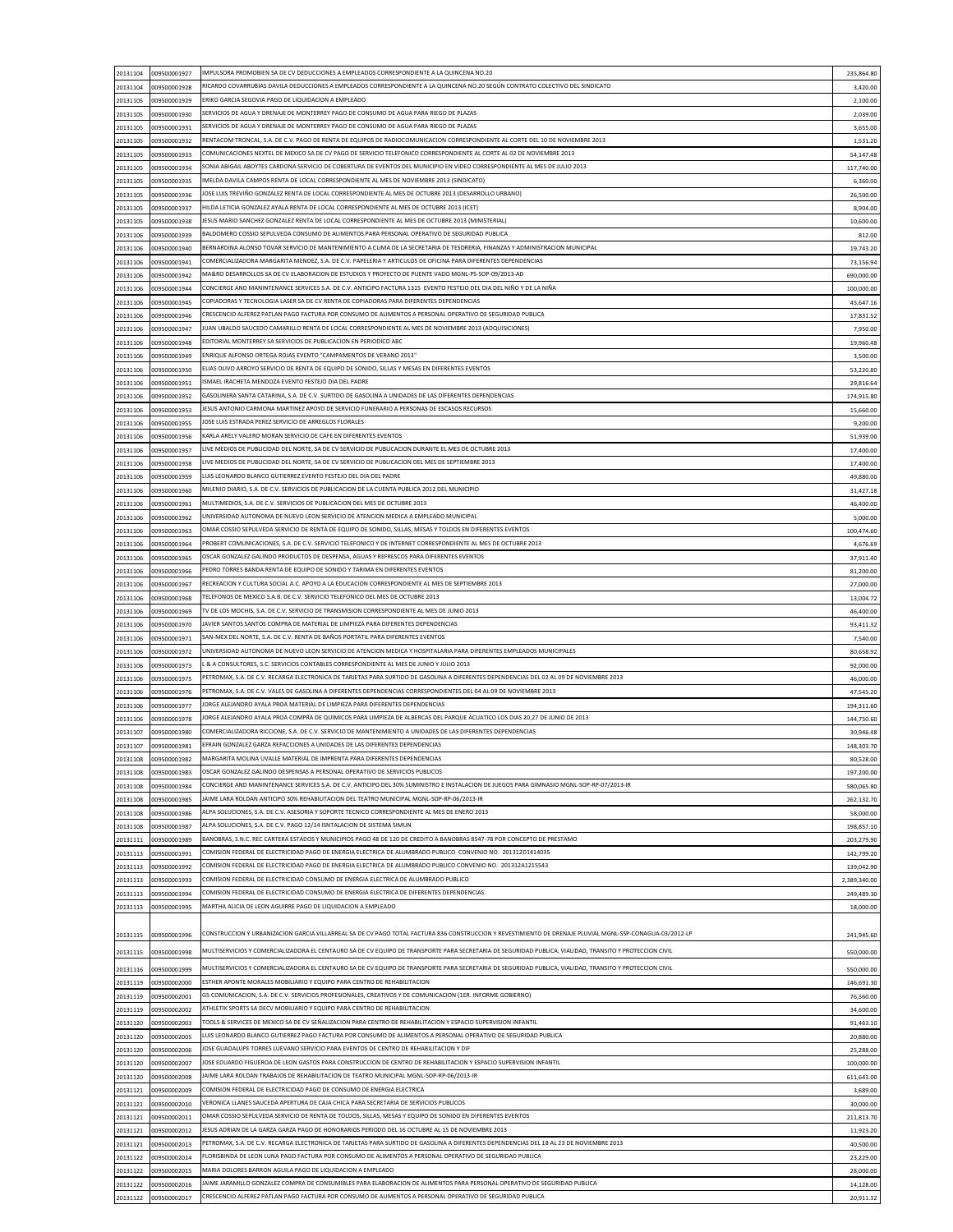| 20131122                                                             | 009500002018 | IORGE MACHADO CARRANZA PAGO DE HONORARIOS CORRESPONDIENTES DEL 16 DE SEPTIEMBRE AL 15 DE OCTUBRE 2013                                                                  | 21,200.00                                         |
|----------------------------------------------------------------------|--------------|------------------------------------------------------------------------------------------------------------------------------------------------------------------------|---------------------------------------------------|
| 20131122                                                             | 009500002019 | MIGUEL ANGEL TOVAR RODRIGUEZ COMPRA DE INSTRUMENTOS PARA PROYECTO "CON RITMOS Y TAMBORES APRENDEMOS Y SOMOS MEJORES"                                                   | 32,267.72                                         |
| 20131122                                                             | 009500002020 | JESUS ANTONIO CARMONA MARTINEZ APOYO DE SERVICIO FUNERARIO A PERSONAS DE ESCASOS RECURSOS                                                                              | 18,444.00                                         |
|                                                                      |              |                                                                                                                                                                        |                                                   |
| 20131122                                                             | 009500002022 | TOOLS & SERVICES DE MEXICO SA DE CV UNIFORMES Y EQUIPO PARA PERSONAL OPERATIVO DE SEGURIDAD PUBLICA                                                                    | 84,612.37                                         |
| 20131122                                                             | 009500002023 | G5 COMUNICACION, S.A. DE C.V. 1ER. INFORME DE GOBIERNO                                                                                                                 | 20,195.60                                         |
| 20131122                                                             | 009500002025 | G5 COMUNICACION, S.A. DE C.V. 1ER. INFORME DE GOBIERNO                                                                                                                 | 106,720.00                                        |
| 20131122                                                             | 009500002026 | G5 COMUNICACION, S.A. DE C.V. 1ER. INFORME DE GOBIERNO                                                                                                                 | 327,120.00                                        |
|                                                                      |              |                                                                                                                                                                        |                                                   |
| 20131122                                                             | 009500002027 | PRODUCCIONES Y EVENTOS, S.A. DE C.V. 1ER. INFORME DE GOBIERNO                                                                                                          | 234,668.00                                        |
| 20131125                                                             | 009500002028 | ELIGIO LOZANO GUTIERREZ 1ER. INFORME DE GOBIERNO                                                                                                                       | 58,000.00                                         |
| 20131125                                                             | 009500002029 | LEONSO SILVINO BARRERA AGUIRRE PAGO DE HONORARIOS                                                                                                                      | 15,000.00                                         |
|                                                                      |              |                                                                                                                                                                        |                                                   |
| 20131125                                                             | 009500002030 | ARMANDO DE LEON TREVIÑO PAGO DE HONORARIOS                                                                                                                             | 5,800.00                                          |
| 20131126                                                             | 009500002031 | UNIVERSIDAD AUTONOMA DE NUEVO LEON SERVICIO DE ATENCION MEDICA A EMPLEADO MUNICIPAL                                                                                    | 5,200.00                                          |
| 20131126                                                             | 009500002032 | JNIVERSIDAD DE CIENCIAS DE LA SEGURIDAD PAGO PARA ASISTENCIA AL CONGRESO NACIONAL SOBRE EL USO DE LA FUERZA                                                            | 15,300.00                                         |
|                                                                      |              | COMUNICACIONES NEXTEL DE MEXICO SA DE CV PAGO DE SERVICIO TELEFONICO CORRESPONDIENTE AL CORTE DEL 23 NOVIEMBRE 2013                                                    |                                                   |
| 20131126                                                             | 009500002033 |                                                                                                                                                                        | 3,228.97                                          |
| 20131126                                                             | 009500002034 | MARIA DEL ROSARIO PEREZ CAMPOS PAGO DE LIQUIDACION A EMPLEADO                                                                                                          | 7,395.48                                          |
| 20131126                                                             | 009500002035 | SANDRA YASMIN RIOS REYES PAGO DE LIQUIDACION A EMPLEADO                                                                                                                | 18,031.10                                         |
|                                                                      | 009500002036 | LEONOR PUENTE VILLANUEVA PAGO DE LIQUIDACION A EMPLEADO                                                                                                                |                                                   |
| 20131126                                                             |              |                                                                                                                                                                        | 7,395.48                                          |
| 20131126                                                             | 009500002037 | UCHA ATAYDE ENTERTAINMENT SA DE CV ANTICIPO DE RENTA DE PISTA DE HIELO                                                                                                 | 742,400.00                                        |
| 20131127                                                             | 009500002038 | SANTARA, S.A. DE C.V. SERVICIO DE EQUIPAMIENTO Y MANTENIMIENTO DE UNIDADES DE SECRETARIA DE SEGURIDAD PUBLICA, VIALIDAD, TRANSITO Y PROTECCION CIVIL                   | 115,360.00                                        |
|                                                                      | 009500002039 | PETROMAX, S.A. DE C.V. VALES DE GASOLINA PARA ASIGNAR A DIFERENTES SECRETARIAS                                                                                         |                                                   |
| 20131127                                                             |              |                                                                                                                                                                        | 69,294.60                                         |
| 20131127                                                             | 009500002040 | PETROMAX, S.A. DE C.V. RECARGA ELECTRONICA DE TARJETAS PARA SURTIDO DE GASOLINA A DIFERENTES DEPENDENCIAS DEL 25 AL 30 DE NOVIEMBRE 2013                               | 42,100.00                                         |
| 20131127                                                             | 009500002041 | UNIVERSIDAD AUTONOMA DE NUEVO LEON SERVICIO DE ATENCION MEDICA Y HOSPITALIZACION PARA EMPLEADOS MUNICIPALES '                                                          | 75,975.78                                         |
| 20131127                                                             | 009500002042 | JAIME JARAMILLO GONZALEZ PAQUETES ENERGIZANTES PARA DESFILE Y SERVICIO DE FLETE PARA TRASLADO DE DESAYUNOS ESCOLARES                                                   | 104,580.00                                        |
|                                                                      |              |                                                                                                                                                                        |                                                   |
| 20131127                                                             | 009500002043 | DISTRIBUIDORA DEPORTIVA DEL NORTE, S.A. DE C.V. UNIFORMES PARA ALUMNOS DE ESPACIO SUPERVISION INFANTIL                                                                 | 110,200.00                                        |
| 20131128                                                             | 009500002044 | OSCAR GONZALEZ GALINDO COBERTORES PARA EVENTO "QUE MONTERREY NO TENGA FRIO"                                                                                            | 102,080.00                                        |
|                                                                      |              |                                                                                                                                                                        |                                                   |
|                                                                      |              |                                                                                                                                                                        |                                                   |
| 20131128                                                             | 009500002046 | COMISION FEDERAL DE ELECTRICIDAD PAGO DE CONSUMO DE ENERGIA ELECTRICA DEPARTAMENTO DE ADQUISICIONES DE LA SECRETARIA DE TESORERIA, FINANZAS Y ADMINISTRACION MUNICIPAL | 6,741.00                                          |
| 20131128                                                             | 009500002047 | UNIVERSIDAD AUTONOMA DE NUEVO LEON SERVICIO DE ATENCION MEDICA A EMPLEADO MUNICIPAL                                                                                    | 1,150.00                                          |
|                                                                      | 009500002048 | JNIVERSIDAD AUTONOMA DE NUEVO LEON SERVICIO DE ATENCION MEDICA A EMPLEADOS MUNICIPALES                                                                                 |                                                   |
| 20131128                                                             |              |                                                                                                                                                                        | 20,900.00                                         |
| 20131129                                                             | 009500002049 | GRUPO MEXICANO DE SEGUROS S.A. DE C.V. PAGO POLIZAS DE SEGUROS PERIODO DEL 31 DE OCTUBRE 2013 AL 31 DE OCTUBRE 2014                                                    | 269,862.40                                        |
| 20131129                                                             | 009500002050 | JORGE MACHADO CARRANZA PAGO HONORARIOS POR SERVICIOS PROFESIONES                                                                                                       | 75,260.00                                         |
| 20131129                                                             | 009500002051 | ELIGIO LOZANO GUTIERREZ SERVICIO DE ALIMENTOS EN EVENTO CON PERSONAL DE SALUD                                                                                          | 70,000.00                                         |
|                                                                      |              |                                                                                                                                                                        |                                                   |
| 20131129                                                             | 009500002052 | DISTRIBUIDORA DEPORTIVA DEL NORTE. S.A. DE C.V. UNIFORMES PARA ALUMNOS DE CLASES DE MUSICA                                                                             | 22,040.00                                         |
| 20131114                                                             | 010600000141 | MUNICIPIO DE GARCIA N.L. PAGO DE SUELDOS Y SALARIOS A DIFERENTES EMPLEADOS MUNICIPALES PERIODO CORRESPONDIENTE DEL 01 AL 15 DE NOVIEMBRE 2013                          | 155,804.40                                        |
| 20131114                                                             | 010600000142 | MUNICIPIO DE GARCIA N.L. PAGO DE SUELDOS Y SALARIOS A DIFERENTES EMPLEADOS MUNICIPALES PERIODO CORRESPONDIENTE DEL 01 AL 15 DE NOVIEMBRE 2013                          | 60,900.00                                         |
|                                                                      |              |                                                                                                                                                                        |                                                   |
| 20131114                                                             | 010600000143 | MUNICIPIO DE GARCIA N.L. PAGO A PERSONAL DE EMPLEO TEMPORAL PERIODO CORRESPONDIENTE DEL 01 AL 15 DE NOVIEMBRE 2013                                                     | 136,987.50                                        |
| 20131114                                                             | 010600000144 | MUNICIPIO DE GARCIA N.L. PAGO DE SUELDOS Y SALARIOS A DIFERENTES EMPLEADOS MUNICIPALES PERIODO CORRESPONDIENTE DEL 01 AL 15 DE NOVIEMBRE 2013                          | 385,454.40                                        |
| 20131114                                                             | 010600000145 | MUNICIPIO DE GARCIA N.L. PAGO DE SUELDOS Y SALARIOS A DIFERENTES EMPLEADOS MUNICIPALES PERIODO CORRESPONDIENTE DEL 01 AL 15 DE NOVIEMBRE 2013                          | 183,370.40                                        |
|                                                                      |              |                                                                                                                                                                        |                                                   |
| 20131128                                                             | 010600000146 | MUNICIPIO DE GARCIA N.L. PAGO DE SUELDOS Y SALARIOS A DIFERENTES EMPLEADOS MUNICIPALES PERIODO CORRESPONDIENTE DEL 01 AL 15 DE NOVIEMBRE 2013                          | 60,900.00                                         |
| 20131128                                                             | 010600000147 | MUNICIPIO DE GARCIA N.L. PAGO A PERSONAL DE EMPLEO TEMPORAL PERIODO CORRESPONDIENTE DEL 16 AL 30 DE NOVIEMBRE 2013                                                     | 133,432.50                                        |
| 20131128                                                             | 010600000148 | MUNICIPIO DE GARCIA N.L. PAGO DE SUELDOS Y SALARIOS A DIFERENTES EMPLEADOS MUNICIPALES PERIODO CORRESPONDIENTE DEL 16 AL 30 DE NOVIEMBRE 2013                          | 172,070.40                                        |
|                                                                      |              | MUNICIPIO DE GARCIA N.L. PAGO DE SUELDOS Y SALARIOS A DIFERENTES EMPLEADOS MUNICIPALES PERIODO CORRESPONDIENTE DEL 16 AL 30 DE NOVIEMBRE 2013                          |                                                   |
| 20131128                                                             | 010600000149 |                                                                                                                                                                        | 115,574.50                                        |
| 20131128                                                             | 010600000150 | MUNICIPIO DE GARCIA N.L. PAGO DE SUELDOS Y SALARIOS A DIFERENTES EMPLEADOS MUNICIPALES PERIODO CORRESPONDIENTE DEL 16 AL 30 DE NOVIEMBRE 2013                          | 414,678.60                                        |
| 20131104                                                             | 011200000024 | KAPUT OBRAS Y SERVICIOS, S.A. DE C.V. OBRA PUBLICA CENTRO DE REHABILITACION MGNL-SOP-FISM-02/2013-IR                                                                   | 380,076.60                                        |
|                                                                      |              | COMERCIALIZADORA MARGARITA MENDEZ, S.A. DE C.V. COMPRA DE MOBILIARIO PARA CENTRO DE REHABILITACION                                                                     |                                                   |
| 20131106                                                             | 011200000025 |                                                                                                                                                                        | 75,978.50                                         |
| 20131106                                                             | 011200000026 | ESTHER APONTE MORALES COMPRA DE EQUIPO PARA CENTRO DE REHABILITACION                                                                                                   | 222,124.90                                        |
| 20131112                                                             | 011200000028 | EFRAIN GONZALEZ GARZA REHABILITACION DE ESPACIO SUPERVISION INFANTIL HACIENDA SAN JOSE MGNL-SOP-FISM-06/2013-IR                                                        | 769,071.20                                        |
| 20131114                                                             | 011200000029 | ESTHER APONTE MORALES MOBILIARIO PARA CENTRO DE REHABILITACION                                                                                                         | 295,875.30                                        |
|                                                                      |              |                                                                                                                                                                        |                                                   |
| 20131115                                                             | 011200000030 | LUIS NELSON DORIA GUTIERREZ REHABILITACION DE EDIFICIO EL VERGEL PARA DIF MGNL-SOP-FISM-01/2013-IR                                                                     | 668,552.20                                        |
| 20131101                                                             | 011300000337 | CANDELARIO PEREZ RORIGUEZ PAGO DE HONORARIOS CORRESPONDIENTE DEL 16 AL 31 DE OCTUBRE 2013                                                                              | 3,812.22                                          |
| 20131101                                                             | 011300000338 | AROLDO OMAR TOBIAS OZUNA PAGO DE HONORARIOS CORRESPONDIENTE DEL 15 AL 31 DE OCTUBRE 2013                                                                               | 6,480.82                                          |
|                                                                      |              |                                                                                                                                                                        |                                                   |
| 20131104                                                             | 011300000339 | BANOBRAS, S.N.C. REC CARTERA ESTADOS Y MUNICIPIOS PAGO 69 DE 120 DE CREDITO DE BANOBRAS NO.00007091-22 POR CONCEPTO DE PRESTAMO                                        | 111,772.70                                        |
| 20131105                                                             | 011300000340 | JUAN PABLO RODRIGUEZ FLORES PAGO DE LIQUIDACION A EMPLEADO                                                                                                             | 9,870.00                                          |
| 20131105                                                             | 011300000341 | ANTONIO GOMEZ CRUZ PAGO DE LIQUIDACION A EMPLEADO                                                                                                                      | 3,500.00                                          |
|                                                                      |              | FELIX RAMIREZ VAZQUEZ PAGO DE LIQUIDACION A EMPLEADO                                                                                                                   |                                                   |
| 20131105                                                             | 011300000342 |                                                                                                                                                                        | 2,500.00                                          |
| 20131105                                                             | 011300000343 | BLAZER CONVERSIONES SA DE CV SERVICIO DE MANTENIMIENTO A UNIDAD DE LA SECRETARIA DE SEGURIDAD PUBLICA, VIALIDAD, TRANSITO Y PROTECCION CIVIL                           | 26,525.72                                         |
| 20131106                                                             | 011300000344 | PATRONATO DE BOMBEROS DE NUEVO LEON A.C. SUBSIDIO CORRESPONDIENTE AL MES DE OCTUBRE 2013                                                                               | 30,000.00                                         |
|                                                                      | 011300000345 | REGIA SOLUCION SA DE CV UNIFORMES PARA PERSONAL OPERATIVO DE SEGURIDAD                                                                                                 | 51,051.60                                         |
|                                                                      |              |                                                                                                                                                                        |                                                   |
|                                                                      | 011300000346 | MIGUEL CASTRO NAVA SERVICIO DE MANTENIMIENTO A UNIDAD DE LA SECRETARIA DE SEGURIDAD PUBLICA, VIALIDAD, TRANSITO Y PROTECCION CIVIL                                     | 56,202.00                                         |
|                                                                      |              | COMERCIALIZADORA RICCIONE, S.A. DE C.V. LLANTAS A DIFERENTES UNIDADES DE LA SECRETARIA DE SEGURIDAD PUBLICA, VIALIDAD, TRANSITO Y PROTECCION CIVIL                     | 74,708.64                                         |
|                                                                      | 011300000347 |                                                                                                                                                                        |                                                   |
|                                                                      |              | PETROMAX, S.A. DE C.V. RECARGA ELECTRONICA DE TARJETAS PARA SURTIDO DE GASOLINA A DIFERENTES DEPENDENCIAS DEL 11 AL 25 DE NOVIEMBRE 2013                               |                                                   |
|                                                                      | 011300000348 |                                                                                                                                                                        |                                                   |
|                                                                      | 011300000349 | MASTER ACCIONES MONTERREY, S. DE R.L. DE C.V. MANTENIMIENTO DE UNIDAD DE LA SECRETARIA DE SEGURIDAD PUBLICA, VIALIDAD, TRANSITO Y PROTECCION CIVIL                     | 467,250.00<br>115,642.50                          |
|                                                                      | 011300000350 | IMELDA LIZETH REYES GONZALEZ PAGO DE LIQUIDACION A EMPLEADO                                                                                                            |                                                   |
| 20131106<br>20131106<br>20131107<br>20131108<br>20131108<br>20131111 |              |                                                                                                                                                                        |                                                   |
|                                                                      | 011300000351 | BANOBRAS, S.N.C. REC CARTERA ESTADOS Y MUNICIPIOS PAGO 59 DE 120 DE CREDITO A BANOBRAS NO.00007852-71 POR CONCEPTO DE PRESTAMO                                         |                                                   |
| 20131111<br>20131111                                                 | 011300000352 | JANNET EUGENIA RANGEL BANDA EXAMENES MEDICOS A EMPLEADOS MUNICIPALES                                                                                                   |                                                   |
|                                                                      | 011300000353 | BLAZER CONVERSIONES SA DE CV SERVICIO DE MANTENIMIENTO DE UNIDAD DE LA SECRETARIA DE SEGURIDAD PUBLICA, VIALIDAD, TRANSITO Y PROTECCION CIVIL                          |                                                   |
| 20131111                                                             |              |                                                                                                                                                                        | 16,626.06<br>145,131.40<br>244,760.00<br>5,823.20 |
|                                                                      | 011300000354 | FRANCISCO MANUEL QUISTIAN MARTINEZ PAGO DE LIQUIDACION A EMPLEADO                                                                                                      | 5,326.25                                          |
|                                                                      | 011300000355 | MARIANO GUTIERREZ MORALES PAGO DE LIQUIDACION A EMPLEADO                                                                                                               | 12,468.13                                         |
|                                                                      | 011300000356 | SEMEX SA CV SUMINISTRO DE SEÑALAMIENTOS PARA LAS DIFERENTES VIALIDADES DEL MUNICIPIO                                                                                   | 119,039.80                                        |
|                                                                      |              |                                                                                                                                                                        |                                                   |
|                                                                      | 011300000357 | AROLDO OMAR TOBIAS OZUNA PAGO DE HONORARIOS CORRESPONDIENTES DEL 01 AL 15 DE NOVIEMBRE 2013                                                                            | 6,480.82                                          |
| 20131113<br>20131113<br>20131114<br>20131115<br>20131115             | 011300000358 | CANDELARIO PEREZ RORIGUEZ PAGO DE HONORARIOS CORRESPONDIENTES DEL 01 AL 15 DE NOVIEMBRE 2013                                                                           | 3,812.22                                          |